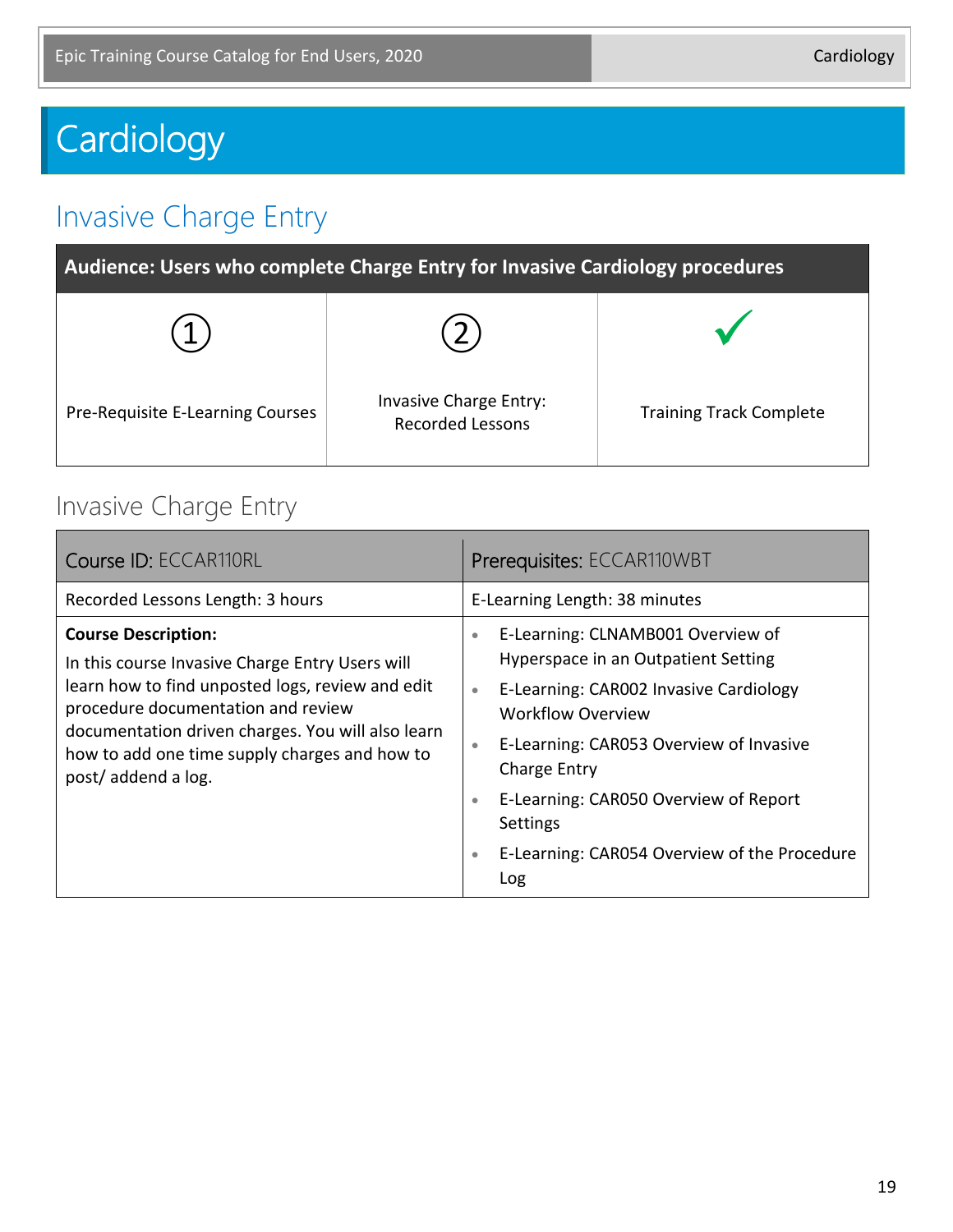#### Invasive Documenter

| Audience: Staff who is responsible for ONLY intraprocedure documentation |                                               |                                |
|--------------------------------------------------------------------------|-----------------------------------------------|--------------------------------|
|                                                                          |                                               |                                |
| Pre-Requisite E-Learning Courses                                         | Invasive Documenter:<br>Live Virtual Training | <b>Training Track Complete</b> |

#### Invasive Documenter

| Course ID: ECCAR109ILT                                                                                                                                                                                                                                                                                                           | Prerequisites: ECCAR109WBT                                                                                                                                                                                                                                                                                                      |
|----------------------------------------------------------------------------------------------------------------------------------------------------------------------------------------------------------------------------------------------------------------------------------------------------------------------------------|---------------------------------------------------------------------------------------------------------------------------------------------------------------------------------------------------------------------------------------------------------------------------------------------------------------------------------|
| Instructor-Led Course Length: 4.5 hours                                                                                                                                                                                                                                                                                          | E-Learning Length: 32 minutes                                                                                                                                                                                                                                                                                                   |
| <b>Course Description:</b><br>Invasive documenters will learn how to find<br>patients using status boards, update their status<br>and document all intraprocedure events using a<br>procedure log. Invasive documenters will also<br>learn how to manage the schedule using the<br>snapboard and schedule emergency STEMI cases. | E-Learning: CLNINP001 Overview of<br>$\bullet$<br>Hyperspace in an Inpatient Setting<br>E-Learning: CAR002 Invasive Cardiology<br>$\bullet$<br><b>Workflow Overview</b><br>E-Learning: OR110 Finding Patients and<br>$\bullet$<br><b>Beginning Charting</b><br>E-Learning: CAR054 Overview of the Procedure<br>$\bullet$<br>Log |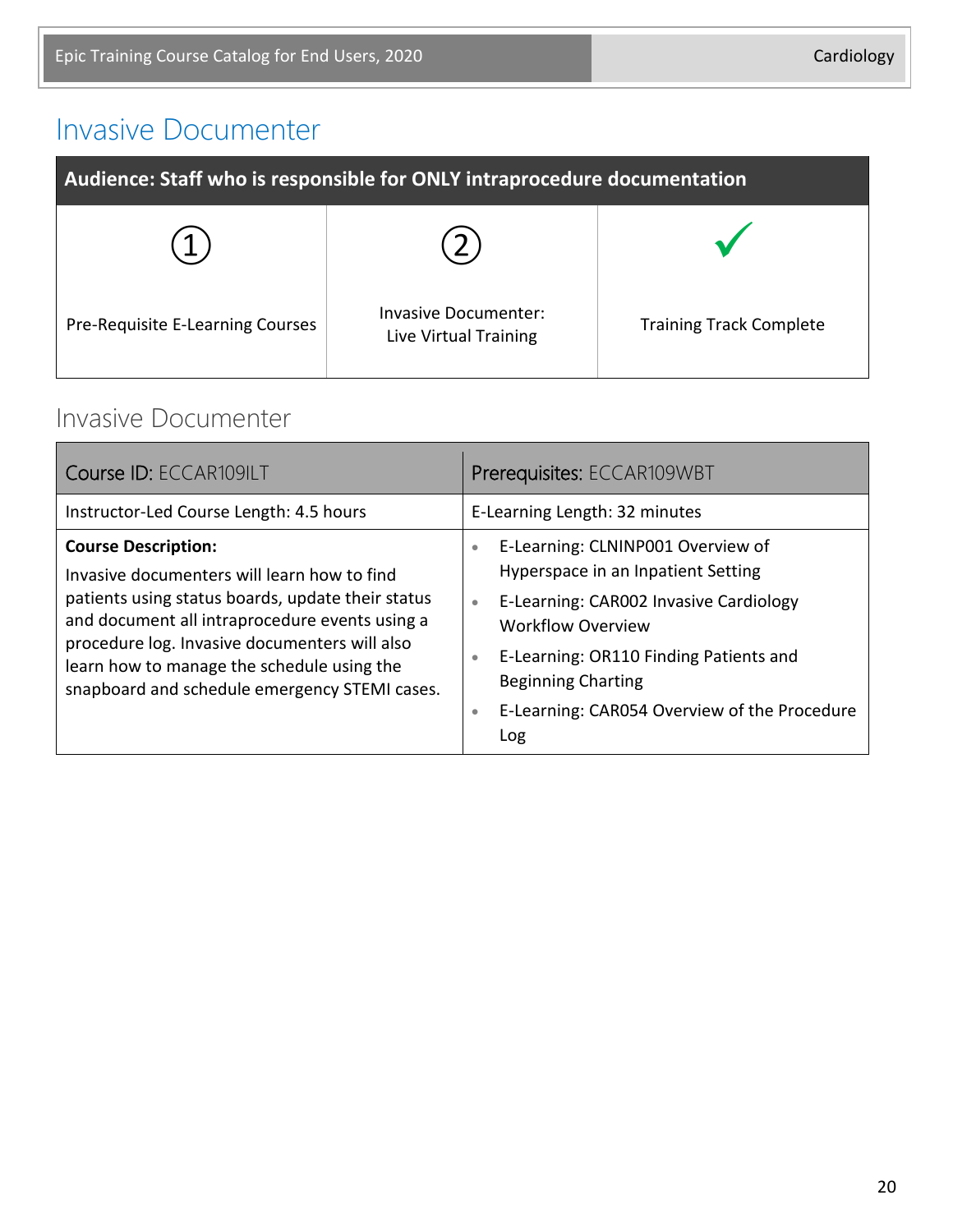# Invasive Manager

| <b>Audience: Managers of Invasive Cardiology areas</b> |                                                |                                |
|--------------------------------------------------------|------------------------------------------------|--------------------------------|
|                                                        |                                                |                                |
| Pre-Requisite E-Learning Courses                       | Cardiology Manager:<br><b>Recorded Lessons</b> | <b>Training Track Complete</b> |

# Invasive Cardiology Manager

| Course ID: ECCAR108RL                                                                                                                                                                                                                                                                                                                            | Prerequisites: ECCAR108WBT                                                                                                                                                                                                                                                                                                                    |  |
|--------------------------------------------------------------------------------------------------------------------------------------------------------------------------------------------------------------------------------------------------------------------------------------------------------------------------------------------------|-----------------------------------------------------------------------------------------------------------------------------------------------------------------------------------------------------------------------------------------------------------------------------------------------------------------------------------------------|--|
| Recorded Lessons Length: 3 hours                                                                                                                                                                                                                                                                                                                 | E-Learning Length: 48 minutes                                                                                                                                                                                                                                                                                                                 |  |
| <b>Course Description:</b><br>In this course Invasive Managers will learn how to<br>use their dashboard to generate department<br>statistics. You will also learn how to correct<br>documentation errors, resolve incomplete work,<br>and edit cases.<br>The Invasive Cardiology Manager should also<br>attend the Invasive Nurse Training Track | <b>Course: Invasive Nurse</b><br>$\bullet$<br>E-Learning: CLNAMB001 Overview of<br>$\bullet$<br>Hyperspace in an Outpatient Setting<br>E-Learning: RAD056 Overview of the Manager<br>$\bullet$<br>Dashboard<br>E-Learning: CAR053 Overview of Invasive<br>$\bullet$<br>Charge Entry<br>E-Learning: RPT005 Run and Manage Reports<br>$\bullet$ |  |
|                                                                                                                                                                                                                                                                                                                                                  | E-Learning: CAR050 Overview of Report<br>$\bullet$<br><b>Settings</b><br>E-Learning: CAR002 Invasive Cardiology<br>$\bullet$<br><b>Workflow Overview</b>                                                                                                                                                                                      |  |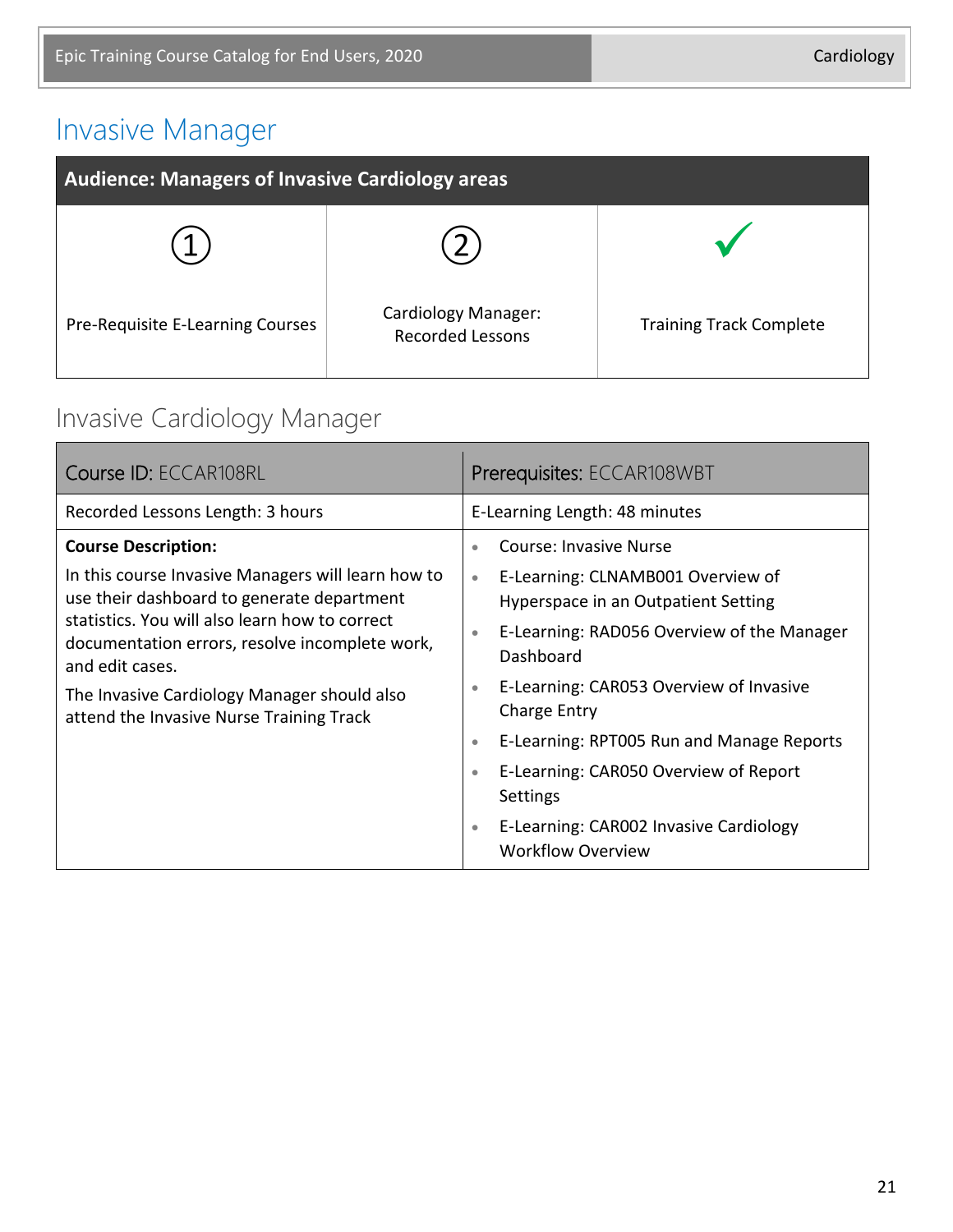## Invasive Nurse

| Audience: Cath Lab Nurses, EP Nurses, TEE/ Tilt table Nurses in Invasive areas |                                                 |                                |
|--------------------------------------------------------------------------------|-------------------------------------------------|--------------------------------|
|                                                                                |                                                 |                                |
| Pre-Requisite E-Learning Courses                                               | <b>Invasive Nurse:</b><br>Live Virtual Training | <b>Training Track Complete</b> |

#### Invasive Nurse

| Course ID: ECCAR107ILT                                                                                                                                                                                                                                                                                                                                                                                                                                                                                                                                                                                                                          | Prerequisites ECCAR107WBT                                                                                                                                                                                                                                                                                                                                                |
|-------------------------------------------------------------------------------------------------------------------------------------------------------------------------------------------------------------------------------------------------------------------------------------------------------------------------------------------------------------------------------------------------------------------------------------------------------------------------------------------------------------------------------------------------------------------------------------------------------------------------------------------------|--------------------------------------------------------------------------------------------------------------------------------------------------------------------------------------------------------------------------------------------------------------------------------------------------------------------------------------------------------------------------|
| Instructor-Led Course Length: 6 hours                                                                                                                                                                                                                                                                                                                                                                                                                                                                                                                                                                                                           | E-Learning Length: 38 minutes                                                                                                                                                                                                                                                                                                                                            |
| <b>Course Description:</b><br>In this course, Invasive Cardiology Nurses will learn<br>how to find patients using status boards, and<br>update their status. They will also learn how to<br>document performing preprocedure and<br>postprocedure care, including transferring and<br>discharging patients. Nurses will also learn how<br>manage the schedule using the snapboard and.<br>how to document TEE cases using a narrator in the<br>event they are performed in the invasive location.<br>If an invasive nurse also performs intraprocedure<br>documentation, they will also need to take the<br>Invasive Documenter training track. | E-Learning: CLNINP001 Overview of<br>$\bullet$<br>Hyperspace in an Inpatient Setting<br>E-Learning: CAR002 Invasive Cardiology<br>$\bullet$<br>Workflow Overview<br>E-Learning CLN058 Overview of a Navigator<br>$\bullet$<br>E-Learning: OR110 Finding Patients and<br>$\bullet$<br><b>Beginning Charting</b><br>E-Learning: RAD053 Overview of a Narrator<br>$\bullet$ |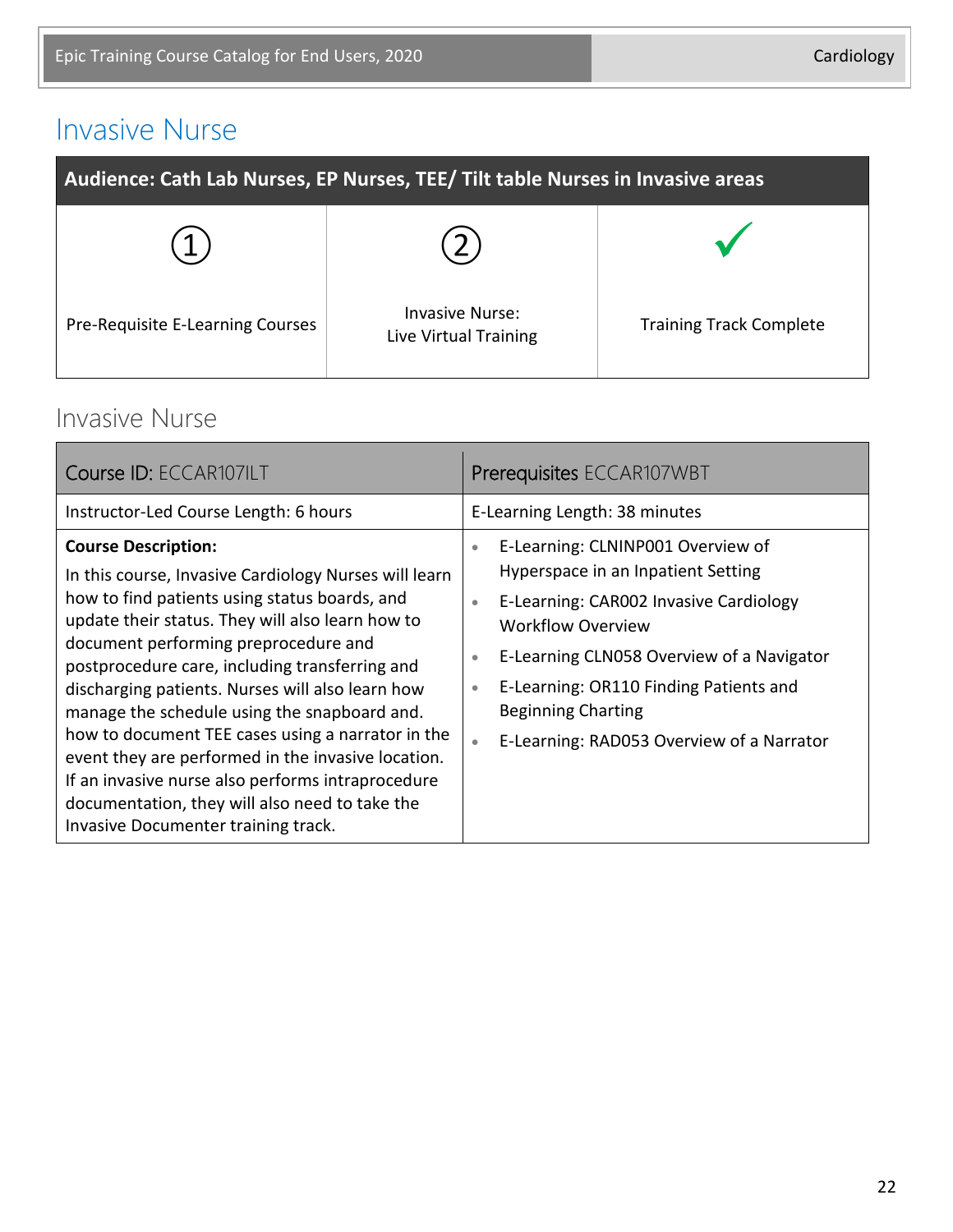# Invasive Scheduler

| Audience: Staff who schedules Invasive Cardiology cases |                                                |                                |
|---------------------------------------------------------|------------------------------------------------|--------------------------------|
|                                                         |                                                |                                |
| Pre-Requisite E-Learning Courses                        | Invasive Scheduler:<br><b>Recorded Lessons</b> | <b>Training Track Complete</b> |

#### Invasive Scheduler

| Course ID: ECCAR106RL                                                                                                                                                                                                                             | Prerequisites: ECCAR106WBT                                                                                                                                                                                                                                                                        |
|---------------------------------------------------------------------------------------------------------------------------------------------------------------------------------------------------------------------------------------------------|---------------------------------------------------------------------------------------------------------------------------------------------------------------------------------------------------------------------------------------------------------------------------------------------------|
| Recorded Lessons Length: 3 hours                                                                                                                                                                                                                  | E-Learning Length: 32 minutes                                                                                                                                                                                                                                                                     |
| <b>Course Description:</b><br>In this course Invasive Schedulers learn how to<br>create, edit, cancel, schedule and reschedule<br>invasive cases. They will also learn how to enter<br>cases with multiple providers, and multiple<br>procedures. | E-Learning: GEN006 Overview of Hyperspace<br>$\bullet$<br>for Revenue and Access Products<br>E-Learning: CAR052 Intro to Case Creation<br>$\bullet$<br>E-Learning: OR053 Overview of the Schedule<br>$\bullet$<br>E-Learning: CAR002 Invasive Cardiology<br>$\bullet$<br><b>Workflow Overview</b> |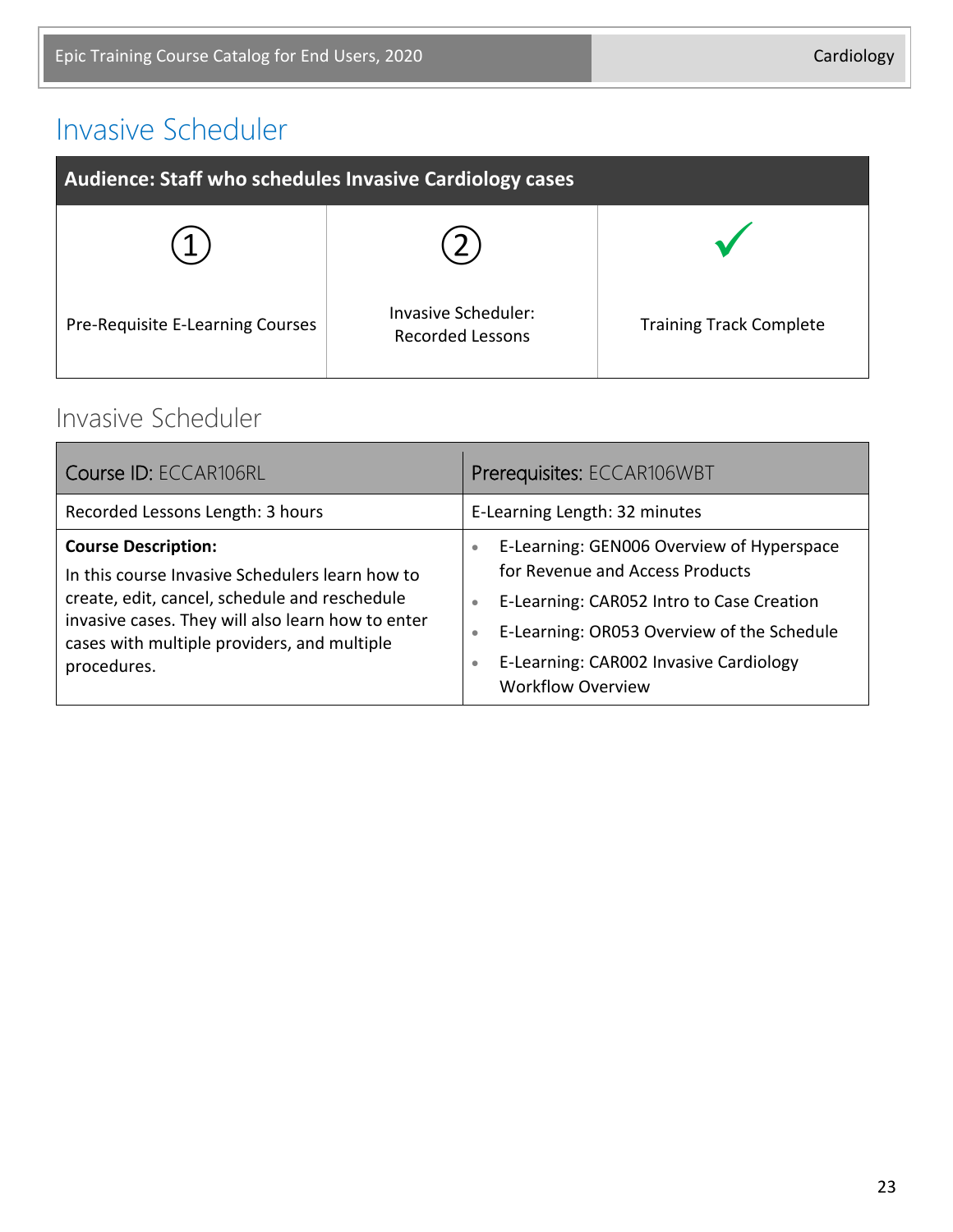# Non-Invasive Cardiology Manager

| <b>Audience: Cardiology Managers in Non Invasive areas</b> |                                                  |                                |
|------------------------------------------------------------|--------------------------------------------------|--------------------------------|
|                                                            |                                                  |                                |
| Pre-Requisite E-Learning Courses                           | Non-Invasive Manager:<br><b>Recorded Lessons</b> | <b>Training Track Complete</b> |

#### Non-Invasive Cardiology Manager

| Course ID: ECCAR105RL                                                                                                                                                                                                                                                                                                                             | Prerequisites: ECCAR105WBT                                                                                                                                                                                                                                                                                                                                                                                                                                  |
|---------------------------------------------------------------------------------------------------------------------------------------------------------------------------------------------------------------------------------------------------------------------------------------------------------------------------------------------------|-------------------------------------------------------------------------------------------------------------------------------------------------------------------------------------------------------------------------------------------------------------------------------------------------------------------------------------------------------------------------------------------------------------------------------------------------------------|
| Recorded Lessons Length: 2 hours                                                                                                                                                                                                                                                                                                                  | E-Learning Length: 46 minutes                                                                                                                                                                                                                                                                                                                                                                                                                               |
| <b>Course Description:</b><br>In this course Non-Invasive Managers will learn<br>how to use their dashboard to generate<br>department statistics. You will also learn how to<br>correct documentation errors, and resolve<br>incomplete work.<br>The Non-Invasive Cardiology Manager should also<br>attend the track of the staff they supervise. | E-Learning: CLNAMB001 Overview of<br>$\bullet$<br>Hyperspace in an Outpatient Setting<br>E-Learning: RAD056 Overview of the Manager<br>$\bullet$<br>Dashboard<br>E-Learning: RAD450 Overview of Charge<br>$\bullet$<br>Capture Workflows<br>E-Learning: RPT005 Run and Manage Reports<br>$\bullet$<br>E-Learning: CAR050 Overview of Report<br>$\bullet$<br>Settings<br>E-Learning: CAR001 Non-Invasive Cardiology<br>$\bullet$<br><b>Workflow Overview</b> |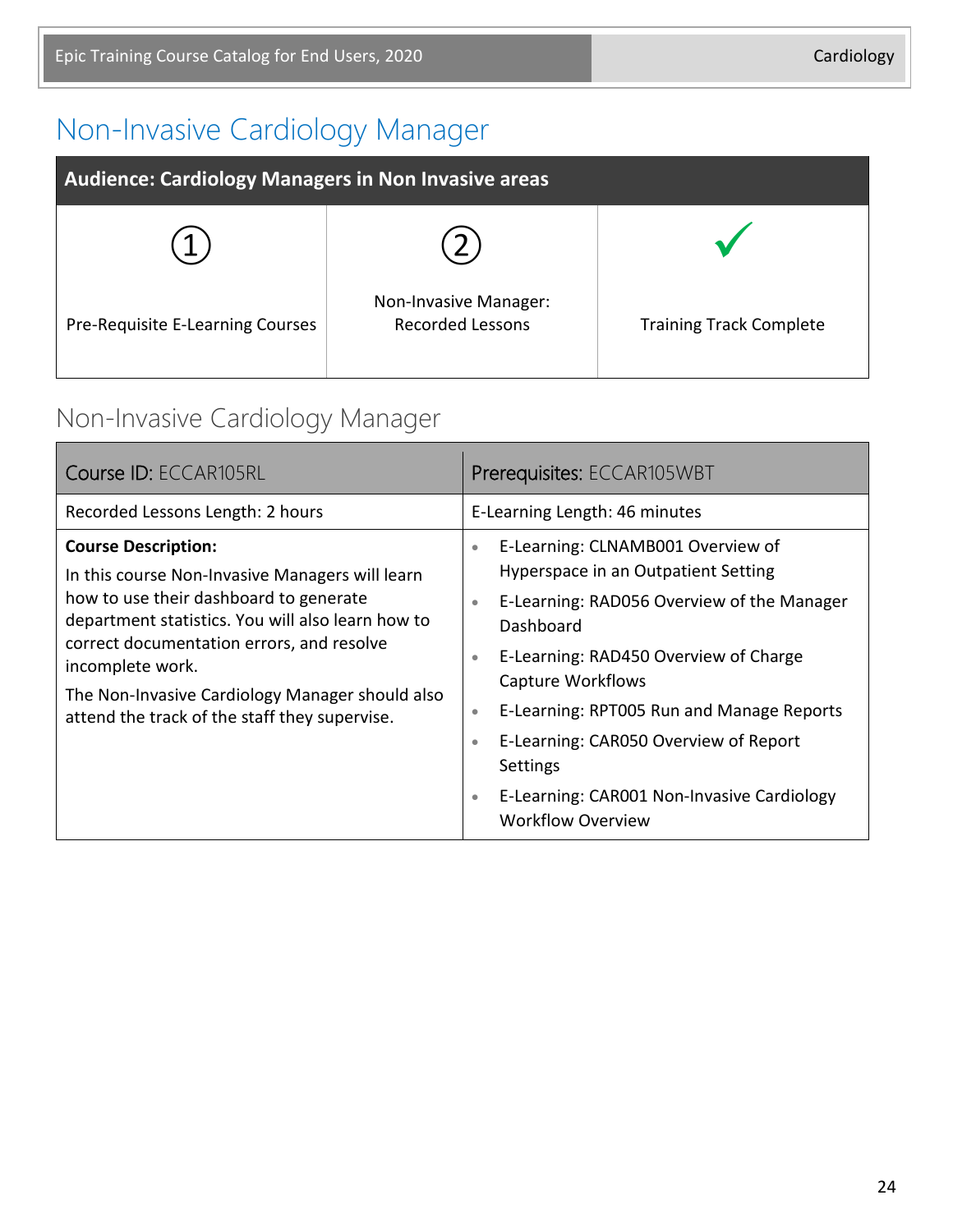## Non-Invasive Nurse

| <b>Audience: Non Invasive Procedural Cardiology Nurses</b> |                                                     |                                |
|------------------------------------------------------------|-----------------------------------------------------|--------------------------------|
|                                                            |                                                     |                                |
| Pre-Requisite E-Learning Courses                           | <b>Non-Invasive Nurse:</b><br>Live Virtual Training | <b>Training Track Complete</b> |

#### Non-Invasive Nurse

| Course ID: ECCAR104ILT                                                                                                                                            | Prerequisites: ECCAR104WBT                                                                                                                                                                                                                                                                                                                                                                                                                                                                                                              |
|-------------------------------------------------------------------------------------------------------------------------------------------------------------------|-----------------------------------------------------------------------------------------------------------------------------------------------------------------------------------------------------------------------------------------------------------------------------------------------------------------------------------------------------------------------------------------------------------------------------------------------------------------------------------------------------------------------------------------|
| Instructor-Led Course Length: 4 hours                                                                                                                             | E-Learning Length: 38 minutes                                                                                                                                                                                                                                                                                                                                                                                                                                                                                                           |
| <b>Course Description:</b><br>In this course Non-Invasive nurses learn how to<br>document exams both with and without sedation<br>using navigators and narrators. | E-Learning: CLNAMB001 Overview of<br>$\bullet$<br>Hyperspace in an Outpatient Setting<br>E-Learning: CAR050 Overview of Report<br>$\bullet$<br>Settings<br>E-Learning: RAD051 Introduction to Ancillary<br>$\bullet$<br><b>Orders</b><br>E-Learning: RAD054 Overview of the<br>$\bullet$<br><b>Technologist Work List</b><br>E-Learning: RAD053 Overview of the Narrator<br>$\bullet$<br>E-Learning: CLN058 Overview of a Navigator<br>$\bullet$<br>E-Learning: CAR001 Non-Invasive Cardiology<br>$\bullet$<br><b>Workflow Overview</b> |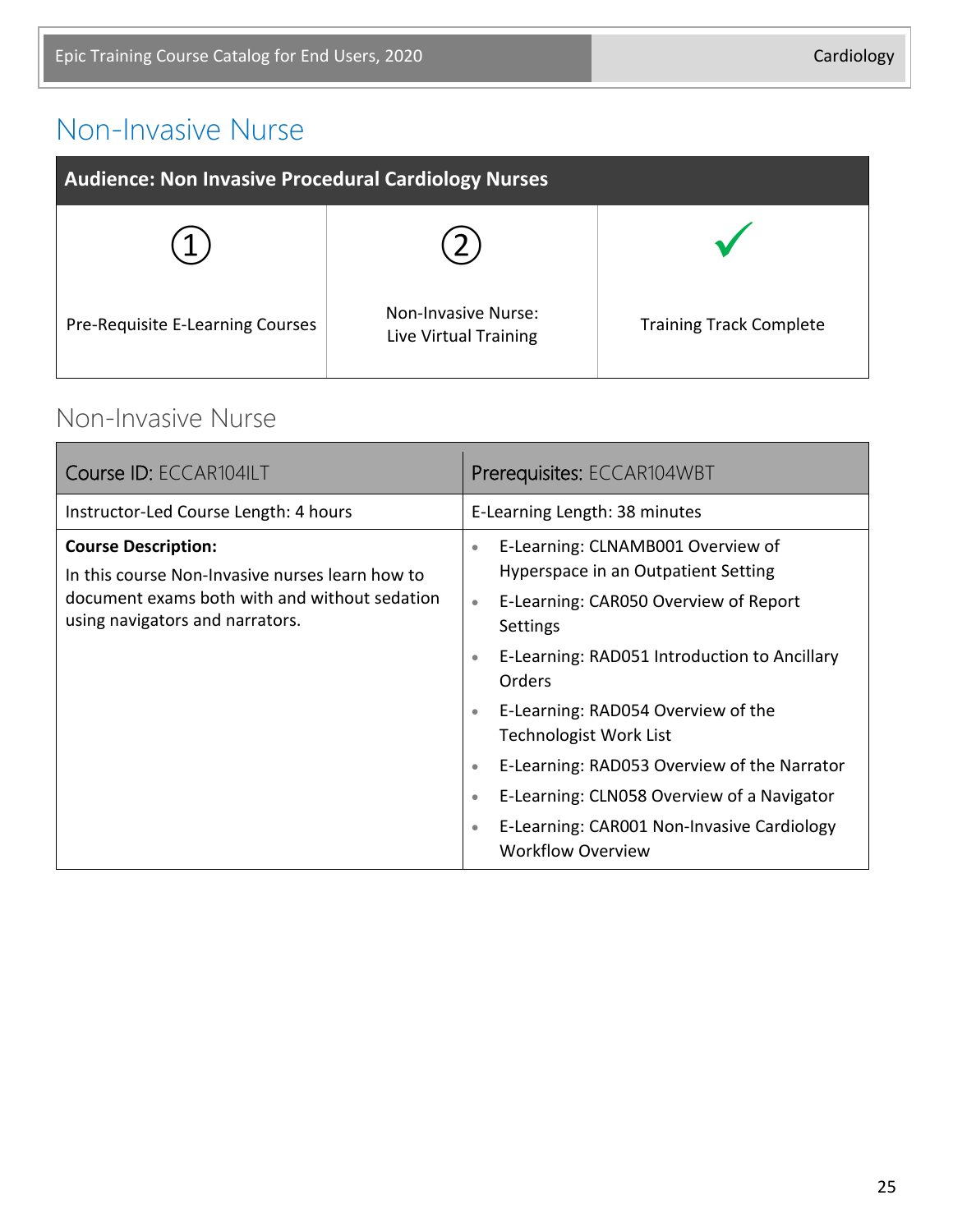# Non-Invasive Scheduler

| Audience: Schedulers who schedule procedural cardiology appointments |                                                    |                                |
|----------------------------------------------------------------------|----------------------------------------------------|--------------------------------|
|                                                                      |                                                    |                                |
| Pre-Requisite E-Learning Courses                                     | Non-Invasive Scheduler:<br><b>Recorded Lessons</b> | <b>Training Track Complete</b> |

#### Non-Invasive Scheduler

| Course ID: ECCAR103RL                                                                                                                                                                                                                                                                                                                                                                                                                                                                                            | Prerequisites: ECCAR103WBT                                                                                                                                                                                                                                                                                            |
|------------------------------------------------------------------------------------------------------------------------------------------------------------------------------------------------------------------------------------------------------------------------------------------------------------------------------------------------------------------------------------------------------------------------------------------------------------------------------------------------------------------|-----------------------------------------------------------------------------------------------------------------------------------------------------------------------------------------------------------------------------------------------------------------------------------------------------------------------|
| Recorded Lessons Length: 4 hours                                                                                                                                                                                                                                                                                                                                                                                                                                                                                 | E-Learning Length: 28 minutes                                                                                                                                                                                                                                                                                         |
| <b>Course Description:</b><br>In this course Non-Invasive Schedulers learn tasks<br>related to and unique to procedural cardiology<br>appointments such as: entering orders for<br>diagnostic procedures, scheduling and checking in<br>appointments for future patients, and canceling<br>and rescheduling appointments.<br>If Non-Invasive Schedulers also schedule other<br>types of appointments, are involved in<br>registration, and perform other duties, appropriate<br>Cadence trainings may be needed. | E-Learning: CLNAMB001 Overview of<br>$\bullet$<br>Hyperspace in an Outpatient Setting<br>E-Learning: RAD051 Introduction to Ancillary<br>$\bullet$<br>Orders<br>E-Learning: CAR050 Overview of Report<br>$\bullet$<br>Settings<br>E-Learning: CAR001 Non-Invasive Cardiology<br>$\bullet$<br><b>Workflow Overview</b> |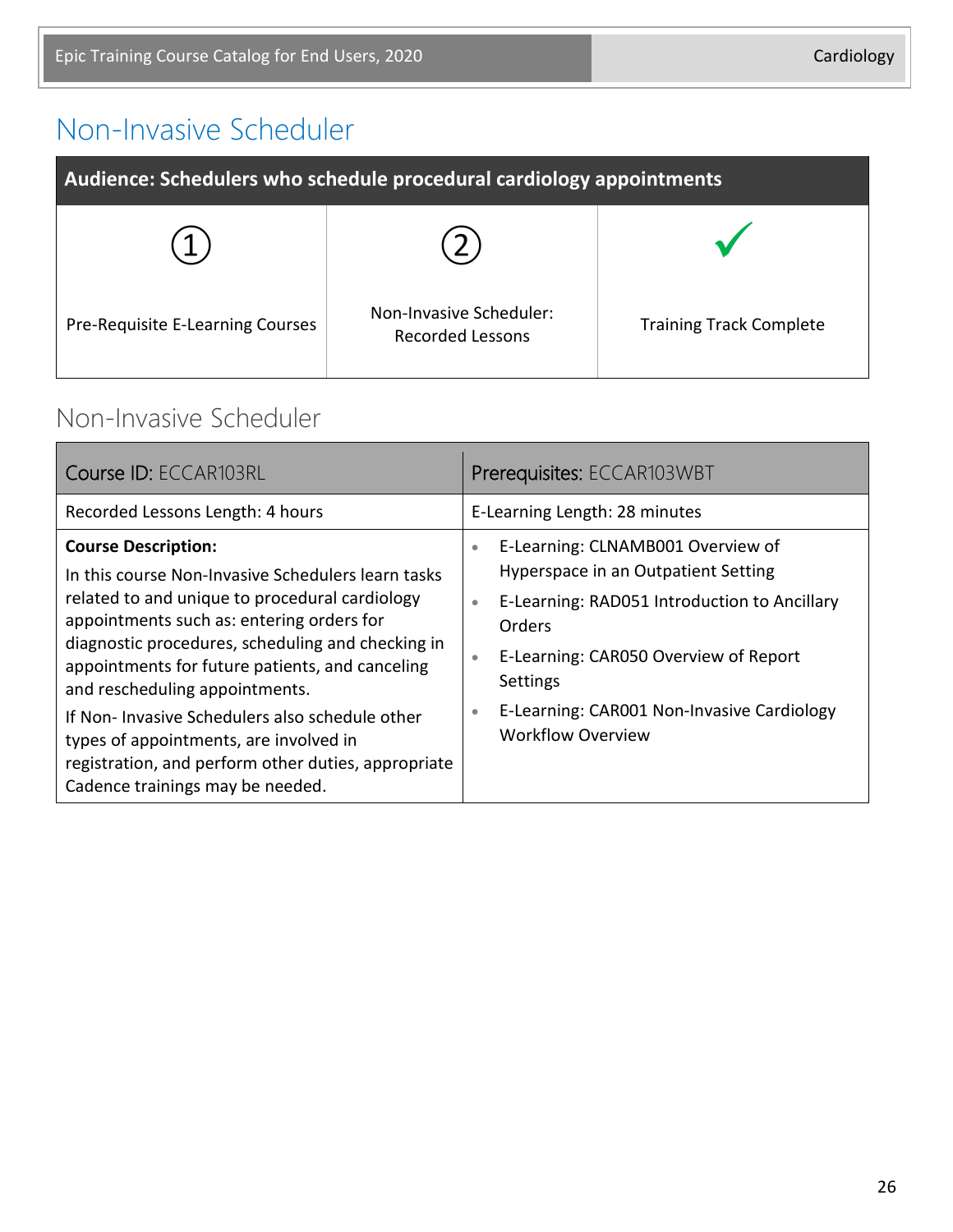# Non-Invasive Technologist- Echo/Vascular

| Audience: Non-Invasive Technologists who work with Echos and Vascular Studies |                                                                       |                                |
|-------------------------------------------------------------------------------|-----------------------------------------------------------------------|--------------------------------|
|                                                                               |                                                                       |                                |
| Pre-Requisite E-Learning Courses                                              | Non-Invasive Technologist-<br>Echo/Vascular:<br>Live Virtual Training | <b>Training Track Complete</b> |

# Non-Invasive Technologist- Echo/Vascular

| Course ID: ECCAR101ILT                                                                                                                                                                                                                                       | Prerequisites: ECCAR101WBT                                                                                                                                                                                                                                                                                                                                                                                                                                                         |  |
|--------------------------------------------------------------------------------------------------------------------------------------------------------------------------------------------------------------------------------------------------------------|------------------------------------------------------------------------------------------------------------------------------------------------------------------------------------------------------------------------------------------------------------------------------------------------------------------------------------------------------------------------------------------------------------------------------------------------------------------------------------|--|
| Instructor-Led Course Length: 4 hours                                                                                                                                                                                                                        | E-Learning Length: 34 minutes                                                                                                                                                                                                                                                                                                                                                                                                                                                      |  |
| <b>Course Description:</b><br>In this course Non-Invasive Technologists learn<br>tasks related to Echo and Vascular studies. This<br>includes: adding patients on to the schedule,<br>beginning and ending exams, and documenting<br>tech-recorded findings. | E-Learning: CLNAMB001 Overview of<br>$\bullet$<br>Hyperspace in an Outpatient Setting<br>E-Learning: RAD054 Overview of the<br>$\bullet$<br><b>Technologist Work List</b><br>E-Learning: CAR050 Overview of Report<br>$\bullet$<br><b>Settings</b><br>E-Learning: RAD051 Introduction to Ancillary<br>$\bullet$<br><b>Orders</b><br>E-Learning: CLN058 Overview of a Navigator<br>$\bullet$<br>E-Learning: CAR001 Non-Invasive Cardiology<br>$\bullet$<br><b>Workflow Overview</b> |  |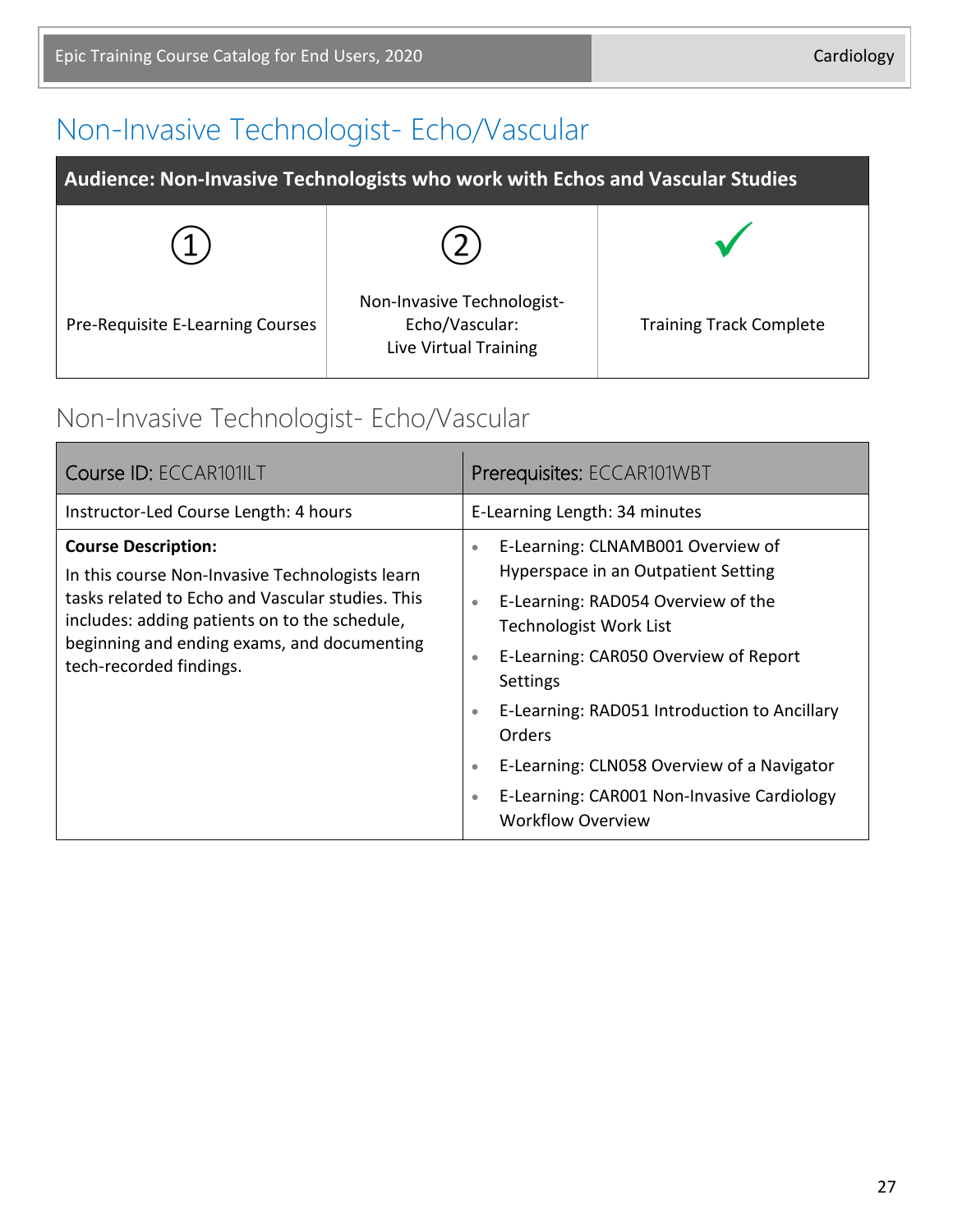# Non-Invasive Technologist- Stress

| Audience: Non-Invasive Technologists who work with Stress Studies |                                                                |                                |
|-------------------------------------------------------------------|----------------------------------------------------------------|--------------------------------|
|                                                                   |                                                                |                                |
| Pre-Requisite E-Learning Courses                                  | Non-Invasive Technologist-<br>Stress:<br>Live Virtual Training | <b>Training Track Complete</b> |

#### Non-Invasive Technologist- Stress

| Course ID: ECCAR100ILT                                                                                                                                                                                                                            | Prerequisites: ECCAR100WBT                                                                                                                                                                                                                                                                                                                                                                                                                                                  |  |
|---------------------------------------------------------------------------------------------------------------------------------------------------------------------------------------------------------------------------------------------------|-----------------------------------------------------------------------------------------------------------------------------------------------------------------------------------------------------------------------------------------------------------------------------------------------------------------------------------------------------------------------------------------------------------------------------------------------------------------------------|--|
| Instructor-Led Course Length: 4 hours                                                                                                                                                                                                             | E-Learning Length: 34 minutes                                                                                                                                                                                                                                                                                                                                                                                                                                               |  |
| <b>Course Description:</b><br>In this course Non-Invasive Technologists learn<br>tasks related to Stress studies. This includes:<br>adding patients on to the schedule, beginning and<br>ending exams, and documenting tech-recorded<br>findings. | E-Learning: CLNAMB001 Overview of<br>$\bullet$<br>Hyperspace in an Outpatient Setting<br>E-Learning: RAD054 Overview of the<br>$\bullet$<br><b>Technologist Work List</b><br>E-Learning: CAR050 Overview of Report<br>$\bullet$<br>Settings<br>E-Learning: RAD051 Introduction to Ancillary<br>$\bullet$<br><b>Orders</b><br>E-Learning: CLN058 Overview of a Navigator<br>$\bullet$<br>E-Learning: CAR001 Non-Invasive Cardiology<br>$\bullet$<br><b>Workflow Overview</b> |  |